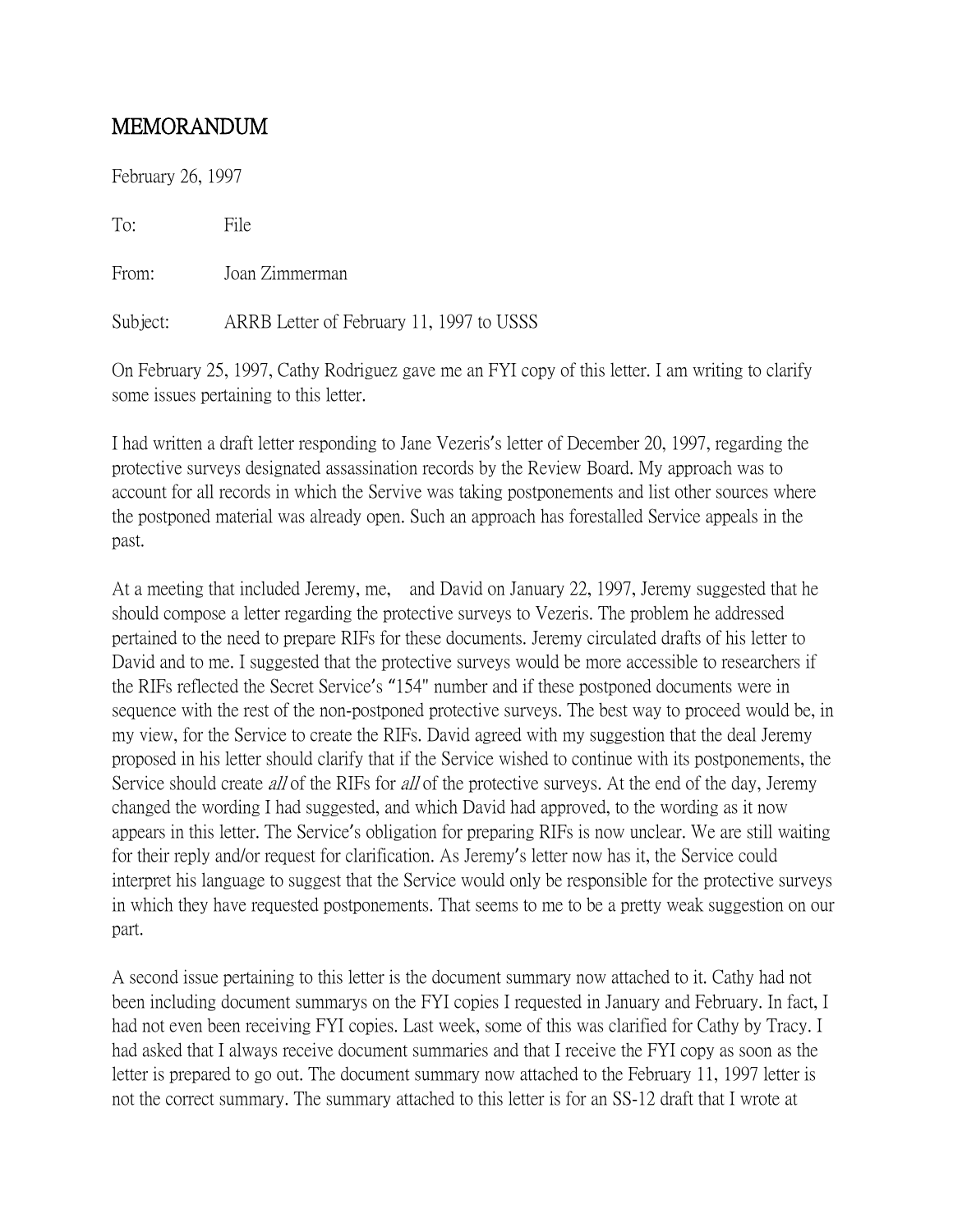David's request. He wanted inventories. I did not think this request would produce much, but David thought it important to ask. So I wrote SS-12, and David added information that he had in mind.

In fact, Jeremy wrote the bulk of the letter dated February 11, 1997 to Jane Vezeris. My suggestion was eliminated without my knowledge before the letter went out. I did not see Jeremy's unfortunate change in the language of the letter until after it had gone out. What irony that my name should be attached to this letter as its author.

Zimmerman e:\feb26ss